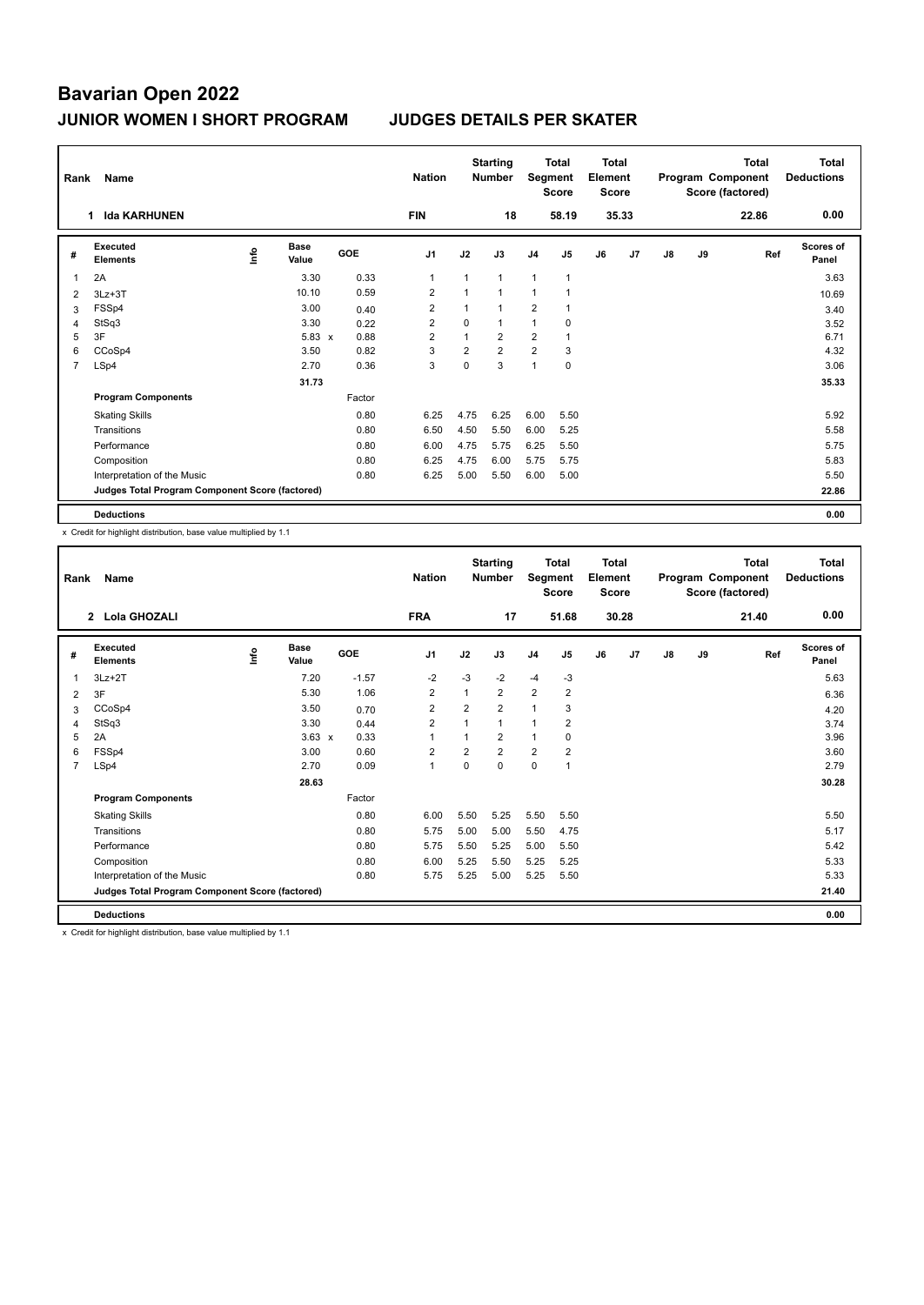| Rank | Name                                            |   |                      |         | <b>Nation</b>  |                | <b>Starting</b><br><b>Number</b> | Segment        | Total<br><b>Score</b> | Total<br>Element<br><b>Score</b> |       |               |    | <b>Total</b><br>Program Component<br>Score (factored) | <b>Total</b><br><b>Deductions</b> |
|------|-------------------------------------------------|---|----------------------|---------|----------------|----------------|----------------------------------|----------------|-----------------------|----------------------------------|-------|---------------|----|-------------------------------------------------------|-----------------------------------|
|      | Olesya RAY<br>3                                 |   |                      |         | <b>GER</b>     |                | $\mathbf 1$                      |                | 50.45                 |                                  | 28.37 |               |    | 22.08                                                 | 0.00                              |
| #    | Executed<br><b>Elements</b>                     | ۴ | <b>Base</b><br>Value | GOE     | J <sub>1</sub> | J2             | J3                               | J <sub>4</sub> | J <sub>5</sub>        | J6                               | J7    | $\mathsf{J}8$ | J9 | Ref                                                   | Scores of<br>Panel                |
|      | $3T+3T$                                         |   | 8.40                 | $-1.54$ | $-4$           | $-4$           | $-4$                             | $-3$           | $-3$                  |                                  |       |               |    |                                                       | 6.86                              |
| 2    | 2F!                                             |   | 1.80                 | $-0.18$ | $-1$           | $-1$           | $-1$                             | $-1$           | $-1$                  |                                  |       |               |    |                                                       | 1.62                              |
| 3    | FSSp4                                           |   | 3.00                 | 0.70    | 3              | $\overline{2}$ | $\mathbf{1}$                     | $\overline{4}$ | $\overline{2}$        |                                  |       |               |    |                                                       | 3.70                              |
| 4    | 2A                                              |   | $3.63 \times$        | 0.77    | 3              | 2              | $\overline{2}$                   | 3              |                       |                                  |       |               |    |                                                       | 4.40                              |
| 5    | LSp4                                            |   | 2.70                 | 0.81    | 3              | 3              | 3                                | 3              | $\overline{2}$        |                                  |       |               |    |                                                       | 3.51                              |
| 6    | StSq3                                           |   | 3.30                 | 0.66    | $\overline{2}$ | 1              | $\overline{2}$                   | 3              | $\overline{2}$        |                                  |       |               |    |                                                       | 3.96                              |
| 7    | CCoSp4                                          |   | 3.50                 | 0.82    | $\overline{2}$ | 3              | $\overline{2}$                   | 3              | $\overline{1}$        |                                  |       |               |    |                                                       | 4.32                              |
|      |                                                 |   | 26.33                |         |                |                |                                  |                |                       |                                  |       |               |    |                                                       | 28.37                             |
|      | <b>Program Components</b>                       |   |                      | Factor  |                |                |                                  |                |                       |                                  |       |               |    |                                                       |                                   |
|      | <b>Skating Skills</b>                           |   |                      | 0.80    | 5.75           | 5.50           | 5.75                             | 5.50           | 6.00                  |                                  |       |               |    |                                                       | 5.67                              |
|      | Transitions                                     |   |                      | 0.80    | 5.25           | 5.25           | 5.00                             | 5.25           | 5.00                  |                                  |       |               |    |                                                       | 5.17                              |
|      | Performance                                     |   |                      | 0.80    | 5.00           | 5.50           | 5.50                             | 6.00           | 5.50                  |                                  |       |               |    |                                                       | 5.50                              |
|      | Composition                                     |   |                      | 0.80    | 5.50           | 5.75           | 5.75                             | 5.75           | 5.25                  |                                  |       |               |    |                                                       | 5.67                              |
|      | Interpretation of the Music                     |   |                      | 0.80    | 5.25           | 5.75           | 5.75                             | 5.75           | 5.25                  |                                  |       |               |    |                                                       | 5.58                              |
|      | Judges Total Program Component Score (factored) |   |                      |         |                |                |                                  |                |                       |                                  |       |               |    |                                                       | 22.08                             |
|      | <b>Deductions</b>                               |   |                      |         |                |                |                                  |                |                       |                                  |       |               |    |                                                       | 0.00                              |

x Credit for highlight distribution, base value multiplied by 1.1 ! Not clear edge

| Rank           | Name                                            |      |                                   |         | <b>Nation</b>  |                | <b>Starting</b><br><b>Number</b> | Segment        | <b>Total</b><br><b>Score</b> | <b>Total</b><br>Element<br><b>Score</b> |                |    |    | Total<br>Program Component<br>Score (factored) | <b>Total</b><br><b>Deductions</b> |
|----------------|-------------------------------------------------|------|-----------------------------------|---------|----------------|----------------|----------------------------------|----------------|------------------------------|-----------------------------------------|----------------|----|----|------------------------------------------------|-----------------------------------|
|                | <b>Kanon SMITH</b><br>4                         |      |                                   |         | <b>USA</b>     |                | 10                               |                | 48.75                        |                                         | 26.29          |    |    | 24.46                                          | $-2.00$                           |
| #              | Executed<br><b>Elements</b>                     | ١nto | <b>Base</b><br>Value              | GOE     | J <sub>1</sub> | J2             | J3                               | J <sub>4</sub> | J <sub>5</sub>               | J6                                      | J <sub>7</sub> | J8 | J9 | Ref                                            | Scores of<br>Panel                |
| 1              | $3Lz+3T<<$                                      | <<   | 7.20                              | $-2.95$ | $-5$           | $-5$           | $-5$                             | $-5$           | $-5$                         |                                         |                |    |    |                                                | 4.25                              |
| 2              | 2A                                              |      | 3.30                              | 0.88    | 3              | $\overline{2}$ | $\overline{2}$                   | 3              | 3                            |                                         |                |    |    |                                                | 4.18                              |
| 3              | CCoSp4                                          |      | 3.50                              | 1.17    | $\overline{4}$ | 3              | 3                                | 5              | 3                            |                                         |                |    |    |                                                | 4.67                              |
| 4              | 3Fq                                             | q    | 5.83<br>$\boldsymbol{\mathsf{x}}$ | $-2.65$ | $-5$           | $-5$           | $-5$                             | $-5$           | $-5$                         |                                         |                |    |    |                                                | 3.18                              |
| 5              | FSSp2                                           |      | 2.30                              | 0.46    | $\overline{2}$ | 1              | $\overline{2}$                   | 3              | $\overline{2}$               |                                         |                |    |    |                                                | 2.76                              |
| 6              | StSq2                                           |      | 2.60                              | 0.78    | 3              | $\overline{2}$ | 3                                | 3              | 3                            |                                         |                |    |    |                                                | 3.38                              |
| $\overline{7}$ | LSp4                                            |      | 2.70                              | 1.17    | 5              | 4              | 4                                | 5              | 4                            |                                         |                |    |    |                                                | 3.87                              |
|                |                                                 |      | 27.43                             |         |                |                |                                  |                |                              |                                         |                |    |    |                                                | 26.29                             |
|                | <b>Program Components</b>                       |      |                                   | Factor  |                |                |                                  |                |                              |                                         |                |    |    |                                                |                                   |
|                | <b>Skating Skills</b>                           |      |                                   | 0.80    | 5.75           | 6.25           | 6.00                             | 6.00           | 6.50                         |                                         |                |    |    |                                                | 6.08                              |
|                | Transitions                                     |      |                                   | 0.80    | 5.75           | 6.25           | 5.50                             | 6.00           | 6.25                         |                                         |                |    |    |                                                | 6.00                              |
|                | Performance                                     |      |                                   | 0.80    | 6.00           | 6.50           | 5.75                             | 6.50           | 5.75                         |                                         |                |    |    |                                                | 6.08                              |
|                | Composition                                     |      |                                   | 0.80    | 6.00           | 6.50           | 6.00                             | 6.00           | 7.00                         |                                         |                |    |    |                                                | 6.17                              |
|                | Interpretation of the Music                     |      |                                   | 0.80    | 5.75           | 7.00           | 6.00                             | 6.25           | 6.50                         |                                         |                |    |    |                                                | 6.25                              |
|                | Judges Total Program Component Score (factored) |      |                                   |         |                |                |                                  |                |                              |                                         |                |    |    |                                                | 24.46                             |
|                | <b>Deductions</b>                               |      | Falls:                            | $-2.00$ |                |                |                                  |                |                              |                                         |                |    |    |                                                | $-2.00$                           |

<< Downgraded jump x Credit for highlight distribution, base value multiplied by 1.1 q Jump landed on the quarter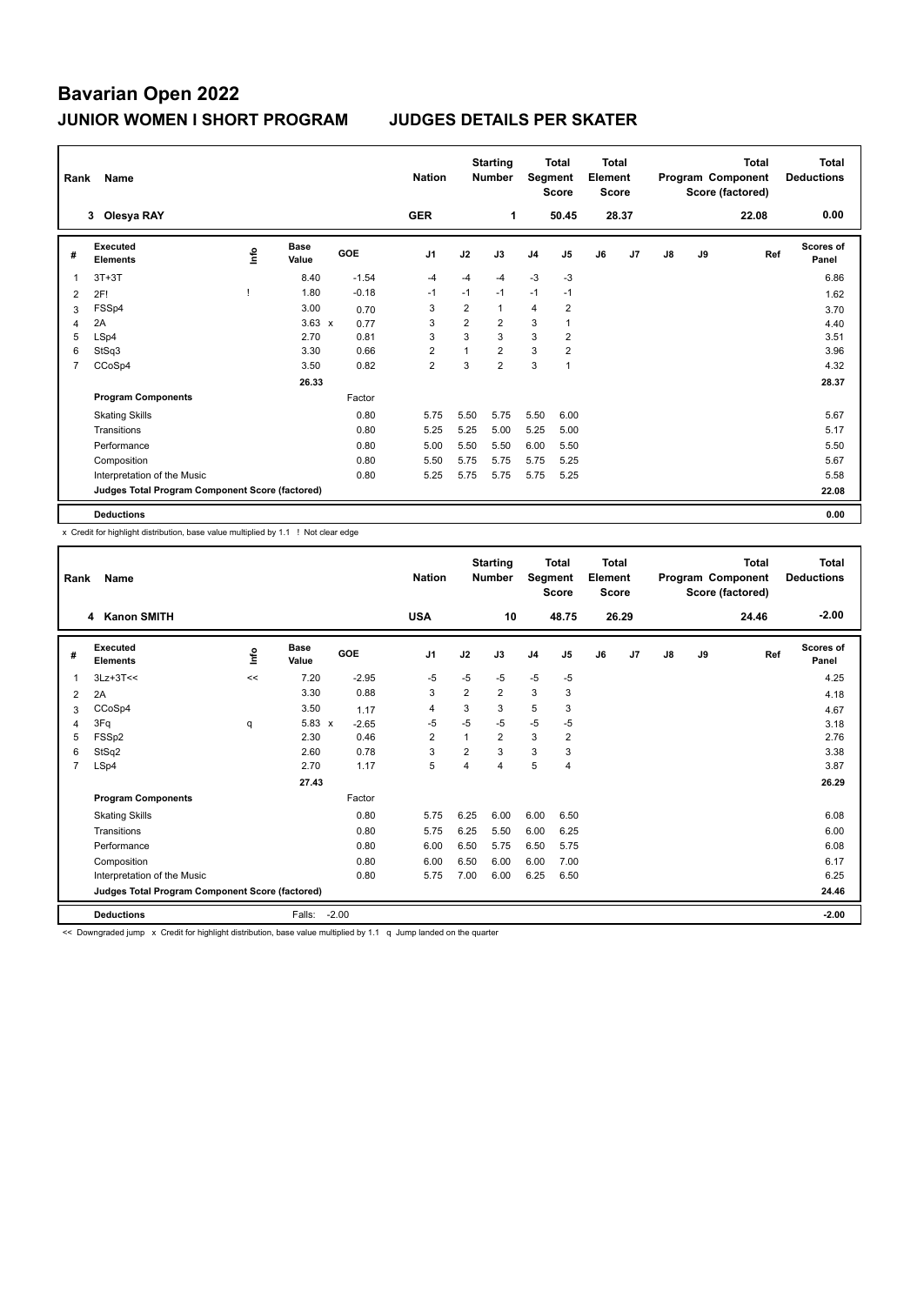| Rank | Name                                            |         |                      |         | <b>Nation</b>  |              | <b>Starting</b><br><b>Number</b> | Segment        | <b>Total</b><br><b>Score</b> | <b>Total</b><br>Element<br><b>Score</b> |                |               |    | <b>Total</b><br>Program Component<br>Score (factored) | <b>Total</b><br><b>Deductions</b> |
|------|-------------------------------------------------|---------|----------------------|---------|----------------|--------------|----------------------------------|----------------|------------------------------|-----------------------------------------|----------------|---------------|----|-------------------------------------------------------|-----------------------------------|
|      | <b>Janna JYRKINEN</b><br>5.                     |         |                      |         | <b>FIN</b>     |              | 4                                |                | 48.56                        |                                         | 27.70          |               |    | 21.86                                                 | $-1.00$                           |
| #    | Executed<br><b>Elements</b>                     | Info    | <b>Base</b><br>Value | GOE     | J <sub>1</sub> | J2           | J3                               | J <sub>4</sub> | J5                           | J6                                      | J <sub>7</sub> | $\mathsf{J}8$ | J9 | Ref                                                   | <b>Scores of</b><br>Panel         |
| 1    | 2A                                              |         | 3.30                 | 0.66    | $\overline{2}$ | 1            | $\overline{2}$                   | 3              | $\overline{2}$               |                                         |                |               |    |                                                       | 3.96                              |
| 2    | 3Lz<+COMBO                                      | $\prec$ | 4.72                 | $-2.36$ | $-5$           | $-5$         | $-5$                             | $-5$           | $-5$                         |                                         |                |               |    |                                                       | 2.36                              |
| 3    | CCoSp4                                          |         | 3.50                 | 0.70    | 3              | 1            | $\overline{2}$                   | 3              | $\overline{1}$               |                                         |                |               |    |                                                       | 4.20                              |
| 4    | 3F                                              |         | $5.83 \times$        | 0.53    | 1              |              | $\overline{2}$                   | $\mathbf{1}$   |                              |                                         |                |               |    |                                                       | 6.36                              |
| 5    | StSq3                                           |         | 3.30                 | 0.88    | 3              | $\mathbf{1}$ | 3                                | 3              | $\overline{2}$               |                                         |                |               |    |                                                       | 4.18                              |
| 6    | FSSp4                                           |         | 3.00                 | 0.40    | $\overline{2}$ | 0            | $\mathbf{1}$                     | $\overline{2}$ |                              |                                         |                |               |    |                                                       | 3.40                              |
| 7    | LSp4                                            |         | 2.70                 | 0.54    | 3              | $\mathbf{1}$ | $\overline{2}$                   | 3              | $\overline{1}$               |                                         |                |               |    |                                                       | 3.24                              |
|      |                                                 |         | 26.35                |         |                |              |                                  |                |                              |                                         |                |               |    |                                                       | 27.70                             |
|      | <b>Program Components</b>                       |         |                      | Factor  |                |              |                                  |                |                              |                                         |                |               |    |                                                       |                                   |
|      | <b>Skating Skills</b>                           |         |                      | 0.80    | 5.50           | 5.25         | 5.50                             | 6.00           | 5.75                         |                                         |                |               |    |                                                       | 5.58                              |
|      | Transitions                                     |         |                      | 0.80    | 5.50           | 5.00         | 5.75                             | 5.75           | 5.25                         |                                         |                |               |    |                                                       | 5.50                              |
|      | Performance                                     |         |                      | 0.80    | 5.25           | 5.00         | 5.50                             | 5.75           | 5.00                         |                                         |                |               |    |                                                       | 5.25                              |
|      | Composition                                     |         |                      | 0.80    | 5.50           | 5.25         | 5.75                             | 6.00           | 5.50                         |                                         |                |               |    |                                                       | 5.58                              |
|      | Interpretation of the Music                     |         |                      | 0.80    | 5.50           | 5.25         | 5.50                             | 5.75           | 5.25                         |                                         |                |               |    |                                                       | 5.42                              |
|      | Judges Total Program Component Score (factored) |         |                      |         |                |              |                                  |                |                              |                                         |                |               |    |                                                       | 21.86                             |
|      | <b>Deductions</b>                               |         | Falls:               | $-1.00$ |                |              |                                  |                |                              |                                         |                |               |    |                                                       | $-1.00$                           |

< Under-rotated jump x Credit for highlight distribution, base value multiplied by 1.1

| Rank           | Name                                            |      |                      |         | <b>Nation</b>  |                | <b>Starting</b><br><b>Number</b> | Segment        | <b>Total</b><br><b>Score</b> | Total<br>Element<br><b>Score</b> |       |               |    | <b>Total</b><br>Program Component<br>Score (factored) | <b>Total</b><br><b>Deductions</b> |
|----------------|-------------------------------------------------|------|----------------------|---------|----------------|----------------|----------------------------------|----------------|------------------------------|----------------------------------|-------|---------------|----|-------------------------------------------------------|-----------------------------------|
|                | Anna PEZZETTA<br>6                              |      |                      |         | <b>ITA</b>     |                | 12                               |                | 45.32                        |                                  | 24.86 |               |    | 22.46                                                 | $-2.00$                           |
| #              | Executed<br><b>Elements</b>                     | lnfo | <b>Base</b><br>Value | GOE     | J <sub>1</sub> | J2             | J3                               | J <sub>4</sub> | J5                           | J6                               | J7    | $\mathsf{J}8$ | J9 | Ref                                                   | Scores of<br>Panel                |
| 1              | $3Lz + 2T$                                      |      | 7.20                 | 1.57    | 3              | $\overline{2}$ | 3                                | 3              | $\overline{2}$               |                                  |       |               |    |                                                       | 8.77                              |
| 2              | 3F                                              |      | 5.30                 | $-2.65$ | $-5$           | $-5$           | $-5$                             | $-4$           | $-5$                         |                                  |       |               |    |                                                       | 2.65                              |
| 3              | FSSp3                                           |      | 2.60                 | 0.09    | $\overline{2}$ | 0              | 1                                | 0              | 0                            |                                  |       |               |    |                                                       | 2.69                              |
| 4              | 2A                                              |      | $3.63 \times$        | $-1.65$ | $-5$           | $-5$           | $-5$                             | $-5$           | $-4$                         |                                  |       |               |    |                                                       | 1.98                              |
| 5              | LSp3                                            |      | 2.40                 | 0.32    | $\mathbf{1}$   |                | $\overline{2}$                   | $\mathbf 0$    | $\overline{2}$               |                                  |       |               |    |                                                       | 2.72                              |
| 6              | StSq3                                           |      | 3.30                 | 0.55    | 3              |                | $\overline{2}$                   | $\mathbf{1}$   | 2                            |                                  |       |               |    |                                                       | 3.85                              |
| $\overline{7}$ | CCoSp2V                                         |      | 1.88                 | 0.32    | $\overline{2}$ | $\overline{2}$ | $\overline{1}$                   | $\overline{1}$ | $\overline{2}$               |                                  |       |               |    |                                                       | 2.20                              |
|                |                                                 |      | 26.31                |         |                |                |                                  |                |                              |                                  |       |               |    |                                                       | 24.86                             |
|                | <b>Program Components</b>                       |      |                      | Factor  |                |                |                                  |                |                              |                                  |       |               |    |                                                       |                                   |
|                | <b>Skating Skills</b>                           |      |                      | 0.80    | 5.75           | 6.00           | 5.50                             | 6.25           | 6.25                         |                                  |       |               |    |                                                       | 6.00                              |
|                | Transitions                                     |      |                      | 0.80    | 5.50           | 5.75           | 5.00                             | 5.50           | 5.50                         |                                  |       |               |    |                                                       | 5.50                              |
|                | Performance                                     |      |                      | 0.80    | 5.25           | 5.25           | 5.50                             | 5.25           | 5.00                         |                                  |       |               |    |                                                       | 5.25                              |
|                | Composition                                     |      |                      | 0.80    | 5.75           | 6.00           | 5.50                             | 5.50           | 6.00                         |                                  |       |               |    |                                                       | 5.75                              |
|                | Interpretation of the Music                     |      |                      | 0.80    | 5.75           | 5.75           | 5.50                             | 5.00           | 5.50                         |                                  |       |               |    |                                                       | 5.58                              |
|                | Judges Total Program Component Score (factored) |      |                      |         |                |                |                                  |                |                              |                                  |       |               |    |                                                       | 22.46                             |
|                | <b>Deductions</b>                               |      | Falls:               | $-2.00$ |                |                |                                  |                |                              |                                  |       |               |    |                                                       | $-2.00$                           |

x Credit for highlight distribution, base value multiplied by 1.1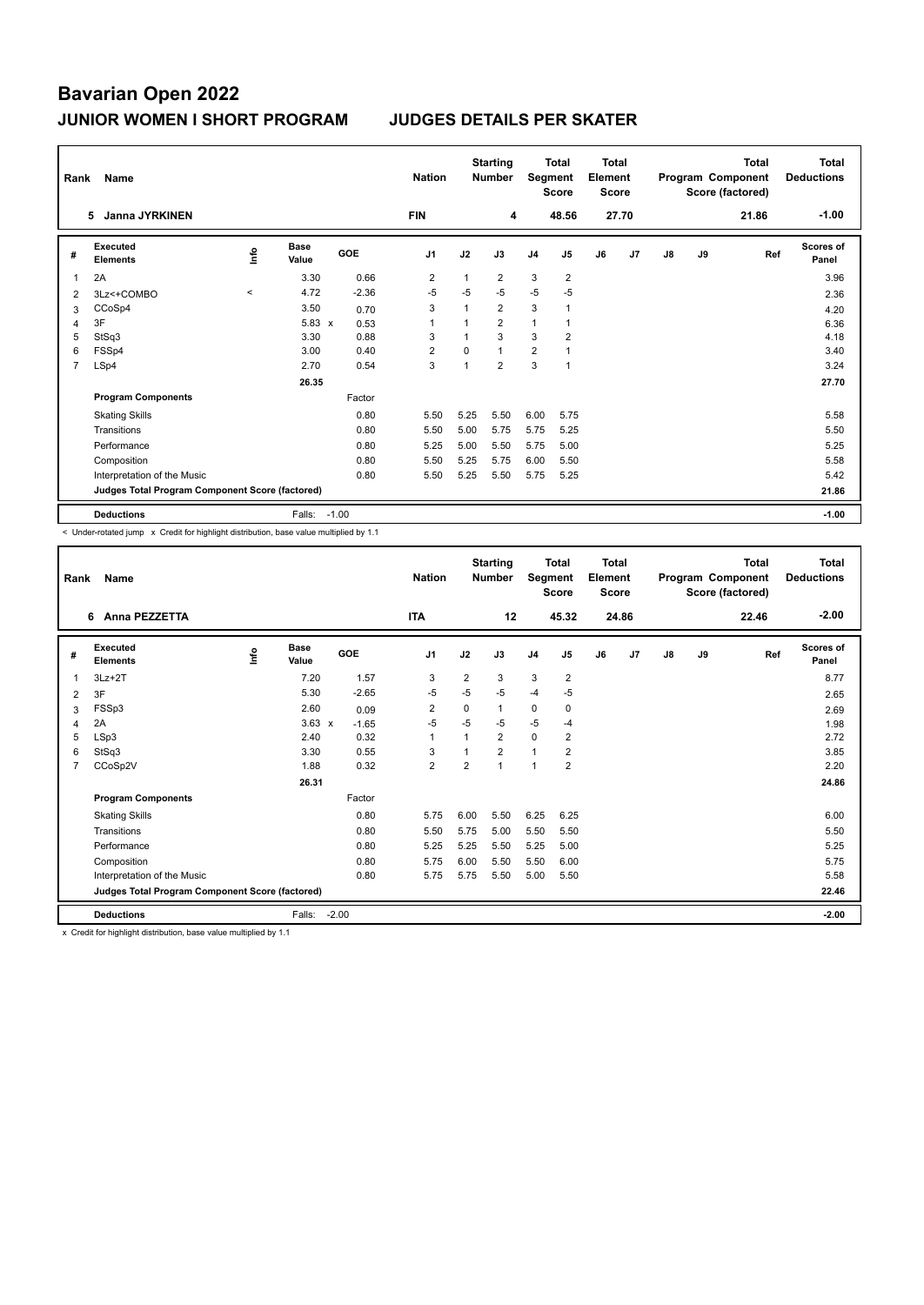| Rank | Name                                            |      | <b>Nation</b>        |            | <b>Starting</b><br><b>Number</b> | Segment        | <b>Total</b><br><b>Score</b> | Total<br>Element<br><b>Score</b> |                |    |                | Total<br>Program Component<br>Score (factored) | Total<br><b>Deductions</b> |       |                    |
|------|-------------------------------------------------|------|----------------------|------------|----------------------------------|----------------|------------------------------|----------------------------------|----------------|----|----------------|------------------------------------------------|----------------------------|-------|--------------------|
|      | Ina JUNGMANN<br>7                               |      |                      |            | <b>GER</b>                       |                | 15                           |                                  | 40.43          |    | 20.03          |                                                |                            | 21.40 | $-1.00$            |
| #    | Executed<br><b>Elements</b>                     | ١nf٥ | <b>Base</b><br>Value | <b>GOE</b> | J <sub>1</sub>                   | J2             | J3                           | J <sub>4</sub>                   | J5             | J6 | J <sub>7</sub> | J8                                             | J9                         | Ref   | Scores of<br>Panel |
| 1    | 2A                                              |      | 3.30                 | 0.33       | 2                                | $\mathbf{1}$   | 1                            | 1                                | $-1$           |    |                |                                                |                            |       | 3.63               |
| 2    | 3T<<+COMBO                                      | <<   | 1.30                 | $-0.65$    | $-5$                             | $-5$           | $-5$                         | $-5$                             | $-5$           |    |                |                                                |                            |       | 0.65               |
| 3    | FSSp3                                           |      | 2.60                 | $-0.17$    | $\mathbf{1}$                     | $-2$           | $-1$                         | $-2$                             | $\overline{1}$ |    |                |                                                |                            |       | 2.43               |
| 4    | 2F                                              |      | 1.80                 | 0.30       | $\overline{2}$                   | 1              | $\overline{2}$               | 3                                |                |    |                |                                                |                            |       | 2.10               |
| 5    | StSq3                                           |      | 3.30                 | 0.66       | 3                                | $\overline{1}$ | $\overline{1}$               | $\overline{2}$                   | 3              |    |                |                                                |                            |       | 3.96               |
| 6    | LSp4                                            |      | 2.70                 | 0.36       | $\overline{2}$                   | 1              | $\mathbf{1}$                 | $\overline{2}$                   | $\mathbf{1}$   |    |                |                                                |                            |       | 3.06               |
| 7    | CCoSp4                                          |      | 3.50                 | 0.70       | 3                                | 1              | $\overline{2}$               | $\overline{2}$                   | $\overline{2}$ |    |                |                                                |                            |       | 4.20               |
|      |                                                 |      | 18.50                |            |                                  |                |                              |                                  |                |    |                |                                                |                            |       | 20.03              |
|      | <b>Program Components</b>                       |      |                      | Factor     |                                  |                |                              |                                  |                |    |                |                                                |                            |       |                    |
|      | <b>Skating Skills</b>                           |      |                      | 0.80       | 5.50                             | 5.50           | 5.00                         | 5.50                             | 5.50           |    |                |                                                |                            |       | 5.50               |
|      | Transitions                                     |      |                      | 0.80       | 5.50                             | 5.25           | 4.50                         | 5.50                             | 5.00           |    |                |                                                |                            |       | 5.25               |
|      | Performance                                     |      |                      | 0.80       | 5.00                             | 5.50           | 4.75                         | 5.75                             | 5.25           |    |                |                                                |                            |       | 5.25               |
|      | Composition                                     |      |                      | 0.80       | 5.50                             | 5.25           | 4.75                         | 5.50                             | 6.00           |    |                |                                                |                            |       | 5.42               |
|      | Interpretation of the Music                     |      |                      | 0.80       | 5.25                             | 5.50           | 5.00                         | 5.25                             | 5.50           |    |                |                                                |                            |       | 5.33               |
|      | Judges Total Program Component Score (factored) |      |                      |            |                                  |                |                              |                                  |                |    |                |                                                |                            |       | 21.40              |
|      | <b>Deductions</b>                               |      | Falls:               | $-1.00$    |                                  |                |                              |                                  |                |    |                |                                                |                            |       | $-1.00$            |

<< Downgraded jump

| Rank           | Name<br>Stefania YAKOVLEVA<br>8                 |      |                      |         | <b>Nation</b>  |                | <b>Starting</b><br><b>Number</b> | Segment        | <b>Total</b><br><b>Score</b> | <b>Total</b><br>Element<br><b>Score</b> |                |    |    | <b>Total</b><br>Program Component<br>Score (factored) | <b>Total</b><br><b>Deductions</b> |
|----------------|-------------------------------------------------|------|----------------------|---------|----------------|----------------|----------------------------------|----------------|------------------------------|-----------------------------------------|----------------|----|----|-------------------------------------------------------|-----------------------------------|
|                |                                                 |      |                      |         | <b>CYP</b>     |                | 5                                |                | 39.25                        |                                         | 20.05          |    |    | 20.20                                                 | $-1.00$                           |
| #              | <b>Executed</b><br><b>Elements</b>              | lnfo | <b>Base</b><br>Value | GOE     | J <sub>1</sub> | J2             | J3                               | J <sub>4</sub> | J <sub>5</sub>               | J6                                      | J <sub>7</sub> | J8 | J9 | Ref                                                   | <b>Scores of</b><br>Panel         |
| 1              | 3Lo+COMBO                                       |      | 4.90                 | $-2.45$ | $-5$           | $-5$           | $-4$                             | $-5$           | $-5$                         |                                         |                |    |    |                                                       | 2.45                              |
| 2              | 3F<<                                            | <<   | 1.80                 | $-0.78$ | $-4$           | $-5$           | $-4$                             | $-4$           | $-5$                         |                                         |                |    |    |                                                       | 1.02                              |
| 3              | LSp3                                            |      | 2.40                 | 0.32    | $\overline{2}$ | 1              | $\mathbf{1}$                     | 2              | 0                            |                                         |                |    |    |                                                       | 2.72                              |
| 4              | StSq3                                           |      | 3.30                 | 0.55    | 3              | $\Omega$       | $\mathbf{1}$                     | $\overline{2}$ | $\overline{2}$               |                                         |                |    |    |                                                       | 3.85                              |
| 5              | 2A                                              |      | 3.30                 | 0.55    | $\overline{2}$ | $\overline{1}$ | $\overline{2}$                   | 2              | -1                           |                                         |                |    |    |                                                       | 3.85                              |
| 6              | CCoSp3                                          |      | 3.00                 | 0.30    | 3              | $\Omega$       | $\mathbf{1}$                     | $\mathbf{1}$   | 1                            |                                         |                |    |    |                                                       | 3.30                              |
| $\overline{7}$ | FSSp3                                           |      | 2.60                 | 0.26    | $\mathbf 0$    | 1              | $\mathbf{1}$                     | $\overline{2}$ | $\mathbf{1}$                 |                                         |                |    |    |                                                       | 2.86                              |
|                |                                                 |      | 21.30                |         |                |                |                                  |                |                              |                                         |                |    |    |                                                       | 20.05                             |
|                | <b>Program Components</b>                       |      |                      | Factor  |                |                |                                  |                |                              |                                         |                |    |    |                                                       |                                   |
|                | <b>Skating Skills</b>                           |      |                      | 0.80    | 5.75           | 5.25           | 4.75                             | 5.00           | 5.50                         |                                         |                |    |    |                                                       | 5.25                              |
|                | Transitions                                     |      |                      | 0.80    | 5.50           | 4.75           | 4.50                             | 4.75           | 5.00                         |                                         |                |    |    |                                                       | 4.83                              |
|                | Performance                                     |      |                      | 0.80    | 5.25           | 4.75           | 4.75                             | 5.00           | 5.25                         |                                         |                |    |    |                                                       | 5.00                              |
|                | Composition                                     |      |                      | 0.80    | 5.50           | 5.25           | 4.75                             | 4.50           | 6.00                         |                                         |                |    |    |                                                       | 5.17                              |
|                | Interpretation of the Music                     |      |                      | 0.80    | 5.50           | 4.75           | 4.50                             | 4.75           | 5.50                         |                                         |                |    |    |                                                       | 5.00                              |
|                | Judges Total Program Component Score (factored) |      |                      |         |                |                |                                  |                |                              |                                         |                |    |    |                                                       | 20.20                             |
|                | <b>Deductions</b>                               |      | Falls:               | $-1.00$ |                |                |                                  |                |                              |                                         |                |    |    |                                                       | $-1.00$                           |

<< Downgraded jump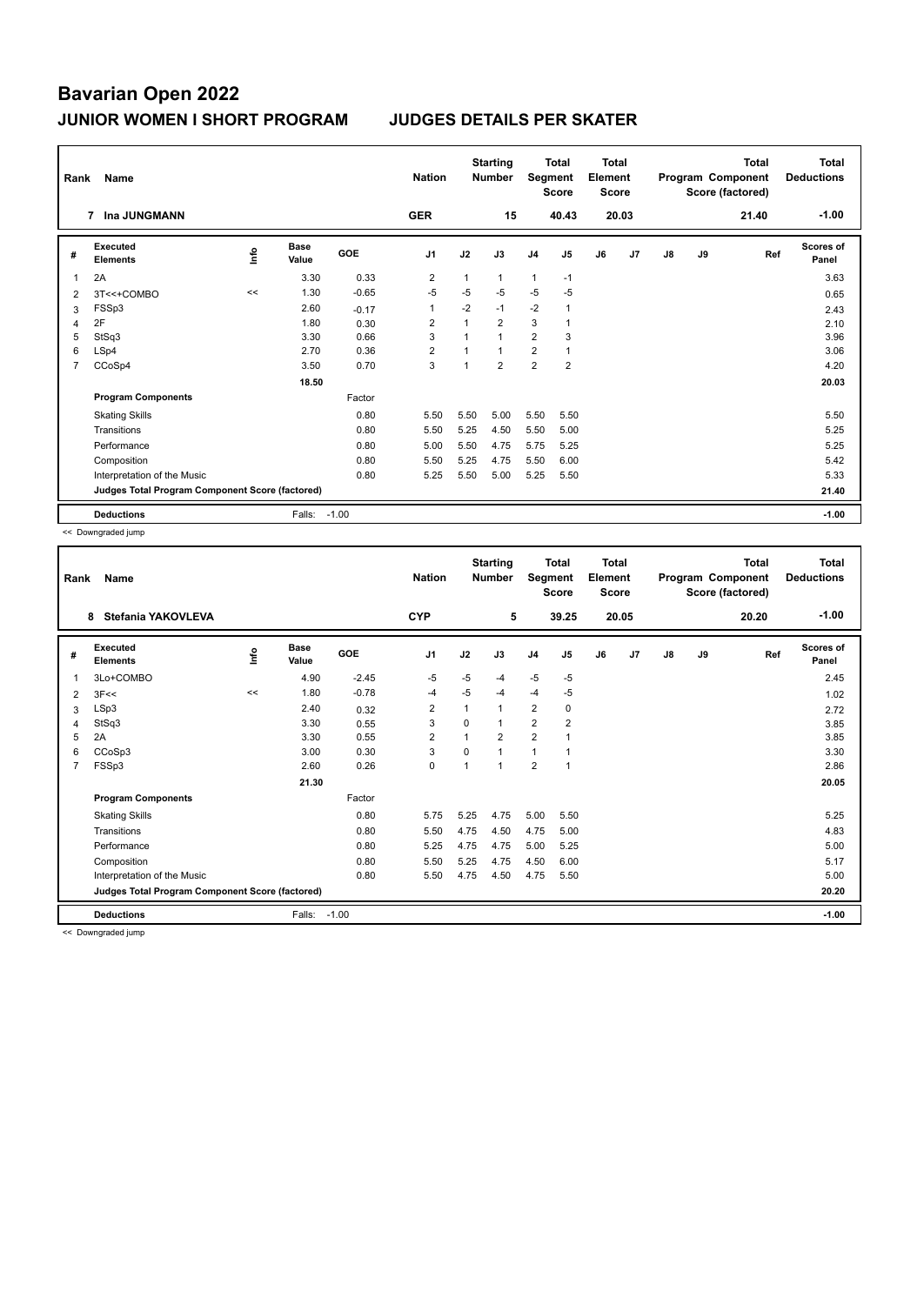| Rank | Name                                            |         |                      |            | <b>Nation</b>  |              | <b>Starting</b><br><b>Number</b> | Segment        | <b>Total</b><br><b>Score</b> | Total<br>Element<br><b>Score</b> |       |    |    | <b>Total</b><br>Program Component<br>Score (factored) | Total<br><b>Deductions</b> |
|------|-------------------------------------------------|---------|----------------------|------------|----------------|--------------|----------------------------------|----------------|------------------------------|----------------------------------|-------|----|----|-------------------------------------------------------|----------------------------|
|      | <b>Kija KURKINEN</b><br>9                       |         |                      |            | <b>FIN</b>     |              | 16                               |                | 38.95                        |                                  | 21.87 |    |    | 18.08                                                 | $-1.00$                    |
| #    | Executed<br><b>Elements</b>                     | ۴ů      | <b>Base</b><br>Value | <b>GOE</b> | J <sub>1</sub> | J2           | J3                               | J <sub>4</sub> | J5                           | J6                               | J7    | J8 | J9 | Ref                                                   | Scores of<br>Panel         |
| 1    | 3F<                                             | $\prec$ | 4.24                 | $-2.12$    | $-5$           | $-5$         | $-5$                             | $-5$           | $-5$                         |                                  |       |    |    |                                                       | 2.12                       |
| 2    | FSSp4                                           |         | 3.00                 | 0.40       | $\overline{1}$ | $\mathbf{1}$ | $\mathbf{1}$                     | $\overline{2}$ | $\overline{2}$               |                                  |       |    |    |                                                       | 3.40                       |
| 3    | 2A                                              |         | 3.30                 | 0.22       | -1             | $\Omega$     | 1                                | $\overline{2}$ | $\mathbf 0$                  |                                  |       |    |    |                                                       | 3.52                       |
| 4    | LSp4                                            |         | 2.70                 | $-0.18$    | -1             | $-1$         | 0                                | $-1$           | $-3$                         |                                  |       |    |    |                                                       | 2.52                       |
| 5    | StSq2                                           |         | 2.60                 | 0.17       | $\overline{1}$ | $\mathbf 0$  | $-1$                             | $\mathbf{1}$   | $\mathbf{1}$                 |                                  |       |    |    |                                                       | 2.77                       |
| 6    | $2Lz+2T$                                        |         | $3.74 \times$        | 0.07       | 0              | $\mathbf{1}$ | $\mathbf{1}$                     | 0              | 0                            |                                  |       |    |    |                                                       | 3.81                       |
| 7    | CCoSp4                                          |         | 3.50                 | 0.23       | $\overline{1}$ | 1            | 0                                | 1              | 0                            |                                  |       |    |    |                                                       | 3.73                       |
|      |                                                 |         | 23.08                |            |                |              |                                  |                |                              |                                  |       |    |    |                                                       | 21.87                      |
|      | <b>Program Components</b>                       |         |                      | Factor     |                |              |                                  |                |                              |                                  |       |    |    |                                                       |                            |
|      | <b>Skating Skills</b>                           |         |                      | 0.80       | 5.00           | 4.50         | 4.00                             | 5.25           | 4.50                         |                                  |       |    |    |                                                       | 4.67                       |
|      | Transitions                                     |         |                      | 0.80       | 5.00           | 4.25         | 3.50                             | 5.25           | 4.00                         |                                  |       |    |    |                                                       | 4.42                       |
|      | Performance                                     |         |                      | 0.80       | 4.75           | 4.25         | 4.00                             | 4.75           | 4.25                         |                                  |       |    |    |                                                       | 4.42                       |
|      | Composition                                     |         |                      | 0.80       | 4.75           | 4.50         | 4.00                             | 5.00           | 4.50                         |                                  |       |    |    |                                                       | 4.58                       |
|      | Interpretation of the Music                     |         |                      | 0.80       | 5.00           | 4.25         | 3.75                             | 5.00           | 4.25                         |                                  |       |    |    |                                                       | 4.50                       |
|      | Judges Total Program Component Score (factored) |         |                      |            |                |              |                                  |                |                              |                                  |       |    |    |                                                       | 18.08                      |
|      | <b>Deductions</b>                               |         | Falls:               | $-1.00$    |                |              |                                  |                |                              |                                  |       |    |    |                                                       | $-1.00$                    |

< Under-rotated jump x Credit for highlight distribution, base value multiplied by 1.1

| Rank           | Name                                            |      |                      |         | <b>Nation</b>  |                | <b>Starting</b><br><b>Number</b> | Segment        | <b>Total</b><br><b>Score</b> | <b>Total</b><br>Element<br><b>Score</b> |       |               |    | <b>Total</b><br>Program Component<br>Score (factored) | <b>Total</b><br><b>Deductions</b> |
|----------------|-------------------------------------------------|------|----------------------|---------|----------------|----------------|----------------------------------|----------------|------------------------------|-----------------------------------------|-------|---------------|----|-------------------------------------------------------|-----------------------------------|
|                | Jolanda VOS<br>10                               |      |                      |         | <b>NED</b>     |                | 14                               |                | 38.11                        |                                         | 20.43 |               |    | 17.68                                                 | 0.00                              |
| #              | Executed<br><b>Elements</b>                     | ١nf٥ | <b>Base</b><br>Value | GOE     | J <sub>1</sub> | J2             | J3                               | J <sub>4</sub> | J5                           | J6                                      | J7    | $\mathsf{J}8$ | J9 | Ref                                                   | <b>Scores of</b><br>Panel         |
| 1              | 2A                                              |      | 3.30                 | 0.00    | $\mathbf{1}$   | 0              | 0                                | $-1$           | $\mathbf 0$                  |                                         |       |               |    |                                                       | 3.30                              |
| 2              | $3Sq+2T$                                        | q    | 5.60                 | $-1.00$ | $-1$           | $-2$           | $-2$                             | $-3$           | $-3$                         |                                         |       |               |    |                                                       | 4.60                              |
| 3              | FSSp3                                           |      | 2.60                 | $-0.09$ | 1              | $\Omega$       | $-1$                             | $-1$           | 0                            |                                         |       |               |    |                                                       | 2.51                              |
| $\overline{4}$ | LSp2                                            |      | 1.90                 | 0.00    | 0              | $\Omega$       | 0                                | $-2$           | 0                            |                                         |       |               |    |                                                       | 1.90                              |
| 5              | StSq2                                           |      | 2.60                 | 0.09    | $\mathbf{1}$   | $\Omega$       | 0                                | $\mathbf 0$    |                              |                                         |       |               |    |                                                       | 2.69                              |
| 6              | 2F                                              |      | $1.98 \times$        | 0.18    | $\overline{2}$ | $\overline{1}$ | $\mathbf{1}$                     | $\mathbf{1}$   |                              |                                         |       |               |    |                                                       | 2.16                              |
| $\overline{7}$ | CCoSp4                                          |      | 3.50                 | $-0.23$ | $\mathbf{1}$   | $\Omega$       | $-1$                             | $-1$           | $-1$                         |                                         |       |               |    |                                                       | 3.27                              |
|                |                                                 |      | 21.48                |         |                |                |                                  |                |                              |                                         |       |               |    |                                                       | 20.43                             |
|                | <b>Program Components</b>                       |      |                      | Factor  |                |                |                                  |                |                              |                                         |       |               |    |                                                       |                                   |
|                | <b>Skating Skills</b>                           |      |                      | 0.80    | 5.25           | 4.50           | 4.25                             | 4.50           | 4.25                         |                                         |       |               |    |                                                       | 4.42                              |
|                | Transitions                                     |      |                      | 0.80    | 5.50           | 4.25           | 3.75                             | 4.25           | 4.00                         |                                         |       |               |    |                                                       | 4.17                              |
|                | Performance                                     |      |                      | 0.80    | 5.25           | 4.50           | 4.25                             | 4.75           | 4.25                         |                                         |       |               |    |                                                       | 4.50                              |
|                | Composition                                     |      |                      | 0.80    | 5.00           | 4.50           | 4.50                             | 5.00           | 4.50                         |                                         |       |               |    |                                                       | 4.67                              |
|                | Interpretation of the Music                     |      |                      | 0.80    | 5.25           | 4.50           | 4.50                             | 4.00           | 4.00                         |                                         |       |               |    |                                                       | 4.33                              |
|                | Judges Total Program Component Score (factored) |      |                      |         |                |                |                                  |                |                              |                                         |       |               |    |                                                       | 17.68                             |
|                | <b>Deductions</b>                               |      |                      |         |                |                |                                  |                |                              |                                         |       |               |    |                                                       | 0.00                              |
|                |                                                 |      |                      |         |                |                |                                  |                |                              |                                         |       |               |    |                                                       |                                   |

x Credit for highlight distribution, base value multiplied by 1.1 q Jump landed on the quarter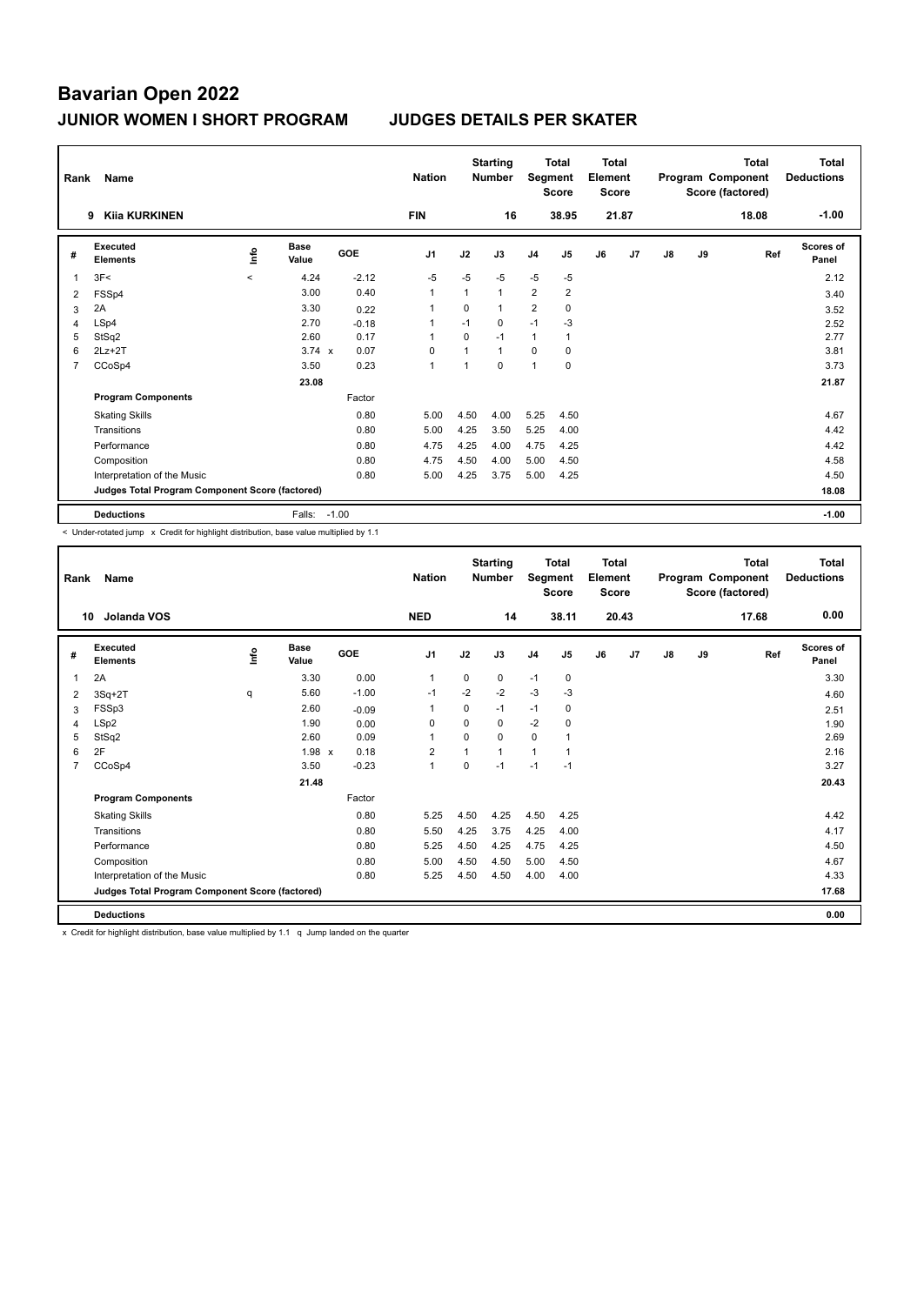| Rank           | Name                                            |         |                      |            | <b>Nation</b>  |              | <b>Starting</b><br><b>Number</b> | Segment        | <b>Total</b><br><b>Score</b> | <b>Total</b><br>Element<br><b>Score</b> |       |    |    | <b>Total</b><br>Program Component<br>Score (factored) | <b>Total</b><br><b>Deductions</b> |
|----------------|-------------------------------------------------|---------|----------------------|------------|----------------|--------------|----------------------------------|----------------|------------------------------|-----------------------------------------|-------|----|----|-------------------------------------------------------|-----------------------------------|
|                | Paula BERYAK<br>11                              |         |                      |            | <b>GER</b>     |              | $\mathbf{2}$                     |                | 37.75                        |                                         | 19.41 |    |    | 18.34                                                 | 0.00                              |
| #              | Executed<br><b>Elements</b>                     | ۴ů      | <b>Base</b><br>Value | <b>GOE</b> | J <sub>1</sub> | J2           | J3                               | J <sub>4</sub> | J5                           | J6                                      | J7    | J8 | J9 | Ref                                                   | Scores of<br>Panel                |
| 1              | 2F                                              |         | 1.80                 | 0.24       | $\overline{2}$ | $\mathbf 0$  | $\mathbf{1}$                     | $\overline{2}$ | $\mathbf{1}$                 |                                         |       |    |    |                                                       | 2.04                              |
| 2              | $3T+2T$                                         |         | 5.50                 | 0.42       | $\overline{2}$ | $\mathbf{1}$ | $\mathbf{1}$                     | $\mathbf{1}$   | $\mathbf 0$                  |                                         |       |    |    |                                                       | 5.92                              |
| 3              | CCoSp4                                          |         | 3.50                 | 0.35       | $\overline{1}$ | $\mathbf{1}$ | 1                                | 1              |                              |                                         |       |    |    |                                                       | 3.85                              |
| 4              | $1A^*$                                          | $\star$ | $0.00 \times$        | 0.00       |                |              |                                  |                |                              |                                         |       |    |    |                                                       | 0.00                              |
| 5              | LSp3                                            |         | 2.40                 | 0.00       | 1              | $\Omega$     | $\Omega$                         | 0              | $\mathbf 0$                  |                                         |       |    |    |                                                       | 2.40                              |
| 6              | StSq2                                           |         | 2.60                 | 0.00       | $\overline{1}$ | $-1$         | $-1$                             | $\mathbf 0$    | $\mathbf{1}$                 |                                         |       |    |    |                                                       | 2.60                              |
| $\overline{7}$ | FSSp3                                           |         | 2.60                 | 0.00       | $\mathbf{1}$   | $-1$         | $-1$                             | $\mathbf{1}$   | $\mathbf 0$                  |                                         |       |    |    |                                                       | 2.60                              |
|                |                                                 |         | 18.40                |            |                |              |                                  |                |                              |                                         |       |    |    |                                                       | 19.41                             |
|                | <b>Program Components</b>                       |         |                      | Factor     |                |              |                                  |                |                              |                                         |       |    |    |                                                       |                                   |
|                | <b>Skating Skills</b>                           |         |                      | 0.80       | 5.25           | 4.25         | 4.50                             | 4.75           | 4.75                         |                                         |       |    |    |                                                       | 4.67                              |
|                | Transitions                                     |         |                      | 0.80       | 5.00           | 4.00         | 4.25                             | 4.75           | 4.50                         |                                         |       |    |    |                                                       | 4.50                              |
|                | Performance                                     |         |                      | 0.80       | 5.00           | 3.50         | 4.50                             | 4.25           | 5.25                         |                                         |       |    |    |                                                       | 4.58                              |
|                | Composition                                     |         |                      | 0.80       | 4.75           | 4.25         | 4.75                             | 4.50           | 5.25                         |                                         |       |    |    |                                                       | 4.67                              |
|                | Interpretation of the Music                     |         |                      | 0.80       | 4.50           | 4.00         | 4.50                             | 4.50           | 5.00                         |                                         |       |    |    |                                                       | 4.50                              |
|                | Judges Total Program Component Score (factored) |         |                      |            |                |              |                                  |                |                              |                                         |       |    |    |                                                       | 18.34                             |
|                | <b>Deductions</b>                               |         |                      |            |                |              |                                  |                |                              |                                         |       |    |    |                                                       | 0.00                              |

\* Invalid element x Credit for highlight distribution, base value multiplied by 1.1

| Rank | Name                                            |         |                      |         | <b>Nation</b>  |          | <b>Starting</b><br><b>Number</b> | Segment        | Total<br><b>Score</b> | Total<br>Element<br><b>Score</b> |       |               |    | Total<br>Program Component<br>Score (factored) | Total<br><b>Deductions</b> |
|------|-------------------------------------------------|---------|----------------------|---------|----------------|----------|----------------------------------|----------------|-----------------------|----------------------------------|-------|---------------|----|------------------------------------------------|----------------------------|
|      | <b>Selina WILHELM</b><br>12                     |         |                      |         | <b>GER</b>     |          | 9                                |                | 37.47                 |                                  | 19.87 |               |    | 17.60                                          | 0.00                       |
| #    | Executed<br><b>Elements</b>                     | lnfo    | <b>Base</b><br>Value | GOE     | J <sub>1</sub> | J2       | J3                               | J <sub>4</sub> | J5                    | J6                               | J7    | $\mathsf{J}8$ | J9 | Ref                                            | <b>Scores of</b><br>Panel  |
| 1    | StSq3                                           |         | 3.30                 | 0.22    | $\mathbf{1}$   | $\Omega$ | $-1$                             | $\mathbf{1}$   | 1                     |                                  |       |               |    |                                                | 3.52                       |
| 2    | $3S+2T$                                         |         | 5.60                 | 0.00    | 0              | 0        | $\mathbf{1}$                     | 0              | 0                     |                                  |       |               |    |                                                | 5.60                       |
| 3    | 2F                                              |         | 1.80                 | $-0.12$ | $-1$           | $-1$     | $\mathbf{1}$                     | $\mathbf 0$    | $-1$                  |                                  |       |               |    |                                                | 1.68                       |
| 4    | FSSp4                                           |         | 3.00                 | $-0.30$ | $\Omega$       | $\Omega$ | $-2$                             | $-2$           | $-1$                  |                                  |       |               |    |                                                | 2.70                       |
| 5    | $1A^*$                                          | $\star$ | 0.00 x               | 0.00    |                |          |                                  |                |                       |                                  |       |               |    |                                                | 0.00                       |
| 6    | LSp3                                            |         | 2.40                 | 0.24    | 1              | 1        | $\Omega$                         | $\mathbf{1}$   |                       |                                  |       |               |    |                                                | 2.64                       |
| 7    | CCoSp4                                          |         | 3.50                 | 0.23    | $\mathbf{1}$   | $\Omega$ | $\Omega$                         | $\mathbf{1}$   | 1                     |                                  |       |               |    |                                                | 3.73                       |
|      |                                                 |         | 19.60                |         |                |          |                                  |                |                       |                                  |       |               |    |                                                | 19.87                      |
|      | <b>Program Components</b>                       |         |                      | Factor  |                |          |                                  |                |                       |                                  |       |               |    |                                                |                            |
|      | <b>Skating Skills</b>                           |         |                      | 0.80    | 5.00           | 4.50     | 3.75                             | 4.50           | 4.50                  |                                  |       |               |    |                                                | 4.50                       |
|      | Transitions                                     |         |                      | 0.80    | 4.75           | 4.00     | 3.50                             | 4.75           | 4.25                  |                                  |       |               |    |                                                | 4.33                       |
|      | Performance                                     |         |                      | 0.80    | 4.50           | 4.25     | 3.50                             | 4.25           | 4.25                  |                                  |       |               |    |                                                | 4.25                       |
|      | Composition                                     |         |                      | 0.80    | 4.75           | 4.25     | 3.75                             | 4.75           | 4.50                  |                                  |       |               |    |                                                | 4.50                       |
|      | Interpretation of the Music                     |         |                      | 0.80    | 5.00           | 4.25     | 3.50                             | 4.50           | 4.50                  |                                  |       |               |    |                                                | 4.42                       |
|      | Judges Total Program Component Score (factored) |         |                      |         |                |          |                                  |                |                       |                                  |       |               |    |                                                | 17.60                      |
|      | <b>Deductions</b>                               |         |                      |         |                |          |                                  |                |                       |                                  |       |               |    |                                                | 0.00                       |

\* Invalid element x Credit for highlight distribution, base value multiplied by 1.1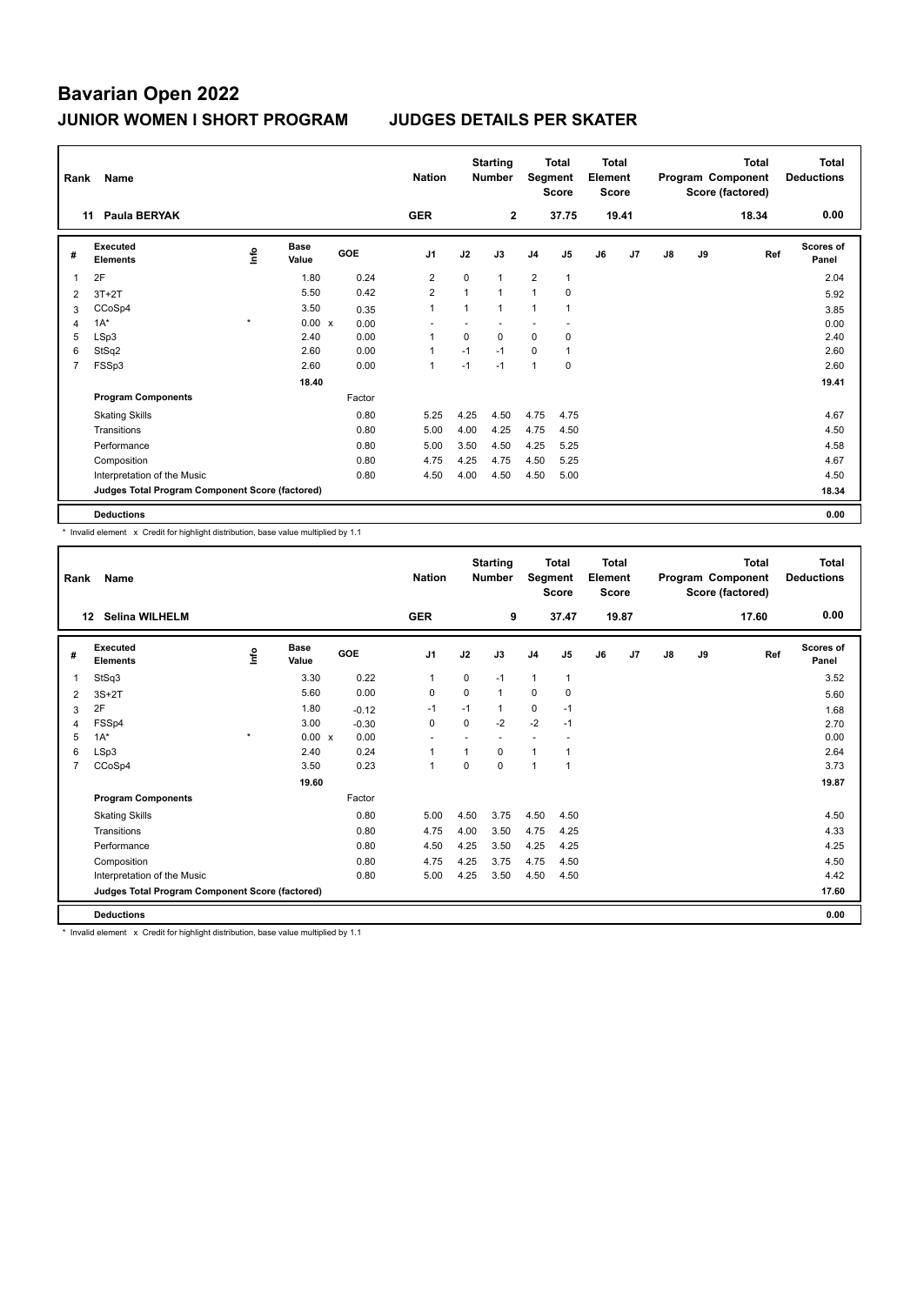| Rank           | Name                                            |         |                      |            | <b>Nation</b>  |      | <b>Starting</b><br><b>Number</b> | Segment        | <b>Total</b><br><b>Score</b> | <b>Total</b><br>Element<br><b>Score</b> |       |               |    | Total<br>Program Component<br>Score (factored) | <b>Total</b><br><b>Deductions</b> |
|----------------|-------------------------------------------------|---------|----------------------|------------|----------------|------|----------------------------------|----------------|------------------------------|-----------------------------------------|-------|---------------|----|------------------------------------------------|-----------------------------------|
|                | <b>Flora Marie SCHALLER</b><br>13               |         |                      |            | <b>AUT</b>     |      | 3                                |                | 36.56                        |                                         | 20.00 |               |    | 17.56                                          | $-1.00$                           |
| #              | <b>Executed</b><br><b>Elements</b>              | ۴       | <b>Base</b><br>Value | <b>GOE</b> | J <sub>1</sub> | J2   | J3                               | J <sub>4</sub> | J <sub>5</sub>               | J6                                      | J7    | $\mathsf{J}8$ | J9 | Ref                                            | <b>Scores of</b><br>Panel         |
| 1              | $3S<+2T$                                        | $\prec$ | 4.74                 | $-0.80$    | $-1$           | $-2$ | $-2$                             | $-3$           | $-4$                         |                                         |       |               |    |                                                | 3.94                              |
| 2              | 2F                                              |         | 1.80                 | $-0.12$    | 0              | $-1$ | $\mathbf 0$                      | $-1$           | $-1$                         |                                         |       |               |    |                                                | 1.68                              |
| 3              | CCoSp4                                          |         | 3.50                 | $-0.12$    | $\overline{2}$ | $-1$ | $\mathbf 0$                      | $-2$           | 0                            |                                         |       |               |    |                                                | 3.38                              |
| 4              | 2A                                              |         | 3.30                 | 0.33       | 1              | 1    | $\mathbf{1}$                     | $\mathbf{1}$   | 0                            |                                         |       |               |    |                                                | 3.63                              |
| 5              | FSSp3                                           |         | 2.60                 | $-0.26$    | 1              | $-2$ | $\mathbf 0$                      | $-1$           | $-2$                         |                                         |       |               |    |                                                | 2.34                              |
| 6              | StSq2                                           |         | 2.60                 | $-0.17$    | 1              | 0    | $-1$                             | $-1$           | $-1$                         |                                         |       |               |    |                                                | 2.43                              |
| $\overline{7}$ | CSp4                                            |         | 2.60                 | 0.00       | 0              | 0    | $\mathbf{1}$                     | $\mathbf 0$    | 0                            |                                         |       |               |    |                                                | 2.60                              |
|                |                                                 |         | 21.14                |            |                |      |                                  |                |                              |                                         |       |               |    |                                                | 20.00                             |
|                | <b>Program Components</b>                       |         |                      | Factor     |                |      |                                  |                |                              |                                         |       |               |    |                                                |                                   |
|                | <b>Skating Skills</b>                           |         |                      | 0.80       | 5.00           | 4.25 | 4.50                             | 4.50           | 4.25                         |                                         |       |               |    |                                                | 4.42                              |
|                | Transitions                                     |         |                      | 0.80       | 5.00           | 3.75 | 4.25                             | 4.50           | 3.75                         |                                         |       |               |    |                                                | 4.17                              |
|                | Performance                                     |         |                      | 0.80       | 5.25           | 3.75 | 4.50                             | 4.75           | 4.25                         |                                         |       |               |    |                                                | 4.50                              |
|                | Composition                                     |         |                      | 0.80       | 5.00           | 4.00 | 4.75                             | 4.50           | 4.00                         |                                         |       |               |    |                                                | 4.42                              |
|                | Interpretation of the Music                     |         |                      | 0.80       | 5.00           | 4.00 | 4.50                             | 4.50           | 4.25                         |                                         |       |               |    |                                                | 4.42                              |
|                | Judges Total Program Component Score (factored) |         |                      |            |                |      |                                  |                |                              |                                         |       |               |    |                                                | 17.56                             |
|                | <b>Deductions</b>                               |         | Falls:               | $-1.00$    |                |      |                                  |                |                              |                                         |       |               |    |                                                | $-1.00$                           |

< Under-rotated jump

| Rank           | Name                                            |         |                      |         | <b>Nation</b>  |                         | <b>Starting</b><br><b>Number</b> | Segment        | <b>Total</b><br><b>Score</b> | <b>Total</b><br>Element<br><b>Score</b> |       |    |    | <b>Total</b><br>Program Component<br>Score (factored) | <b>Total</b><br><b>Deductions</b> |
|----------------|-------------------------------------------------|---------|----------------------|---------|----------------|-------------------------|----------------------------------|----------------|------------------------------|-----------------------------------------|-------|----|----|-------------------------------------------------------|-----------------------------------|
|                | <b>Tara Maria IENCIU</b><br>14                  |         |                      |         | <b>ROU</b>     |                         | 11                               |                | 36.43                        |                                         | 19.57 |    |    | 16.86                                                 | 0.00                              |
| #              | Executed<br><b>Elements</b>                     | lnfo    | <b>Base</b><br>Value | GOE     | J <sub>1</sub> | J2                      | J3                               | J <sub>4</sub> | J <sub>5</sub>               | J6                                      | J7    | J8 | J9 | Ref                                                   | <b>Scores of</b><br>Panel         |
| 1              | $3Lz + 2T$                                      |         | 7.20                 | 0.79    | $\overline{2}$ | $\mathbf{1}$            | $-3$                             | $\overline{1}$ | $\overline{2}$               |                                         |       |    |    |                                                       | 7.99                              |
| 2              | $1F^*$                                          | $\star$ | 0.00                 | 0.00    |                |                         |                                  |                |                              |                                         |       |    |    |                                                       | 0.00                              |
| 3              | FSSp                                            |         | 0.00                 | 0.00    |                |                         |                                  |                |                              |                                         |       |    |    |                                                       | 0.00                              |
| 4              | 2A                                              |         | $3.63 \times$        | 0.44    | $\overline{2}$ |                         | 1                                | $\overline{2}$ | $\mathbf{1}$                 |                                         |       |    |    |                                                       | 4.07                              |
| 5              | StSq2                                           |         | 2.60                 | 0.00    | $\mathbf{1}$   | $\Omega$                | $-2$                             | $\Omega$       | 0                            |                                         |       |    |    |                                                       | 2.60                              |
| 6              | LSp2                                            |         | 1.90                 | $-0.19$ | $\mathbf 0$    | $-1$                    | $-2$                             | $-2$           | $\mathbf 0$                  |                                         |       |    |    |                                                       | 1.71                              |
| $\overline{7}$ | CCoSp3                                          |         | 3.00                 | 0.20    | $\mathbf{1}$   | $\overline{\mathbf{1}}$ | $-1$                             | $\mathbf 0$    | $\mathbf 1$                  |                                         |       |    |    |                                                       | 3.20                              |
|                |                                                 |         | 18.33                |         |                |                         |                                  |                |                              |                                         |       |    |    |                                                       | 19.57                             |
|                | <b>Program Components</b>                       |         |                      | Factor  |                |                         |                                  |                |                              |                                         |       |    |    |                                                       |                                   |
|                | <b>Skating Skills</b>                           |         |                      | 0.80    | 5.50           | 4.50                    | 3.75                             | 4.75           | 4.75                         |                                         |       |    |    |                                                       | 4.67                              |
|                | Transitions                                     |         |                      | 0.80    | 5.25           | 3.50                    | 3.25                             | 5.00           | 3.75                         |                                         |       |    |    |                                                       | 4.08                              |
|                | Performance                                     |         |                      | 0.80    | 5.00           | 4.00                    | 3.50                             | 4.50           | 3.75                         |                                         |       |    |    |                                                       | 4.08                              |
|                | Composition                                     |         |                      | 0.80    | 5.00           | 3.75                    | 3.75                             | 4.25           | 4.50                         |                                         |       |    |    |                                                       | 4.17                              |
|                | Interpretation of the Music                     |         |                      | 0.80    | 5.00           | 4.00                    | 3.50                             | 4.25           | 4.00                         |                                         |       |    |    |                                                       | 4.08                              |
|                | Judges Total Program Component Score (factored) |         |                      |         |                |                         |                                  |                |                              |                                         |       |    |    |                                                       | 16.86                             |
|                | <b>Deductions</b>                               |         |                      |         |                |                         |                                  |                |                              |                                         |       |    |    |                                                       | 0.00                              |
|                | .                                               |         | $\sim$               | .       |                |                         |                                  |                |                              |                                         |       |    |    |                                                       |                                   |

\* Invalid element x Credit for highlight distribution, base value multiplied by 1.1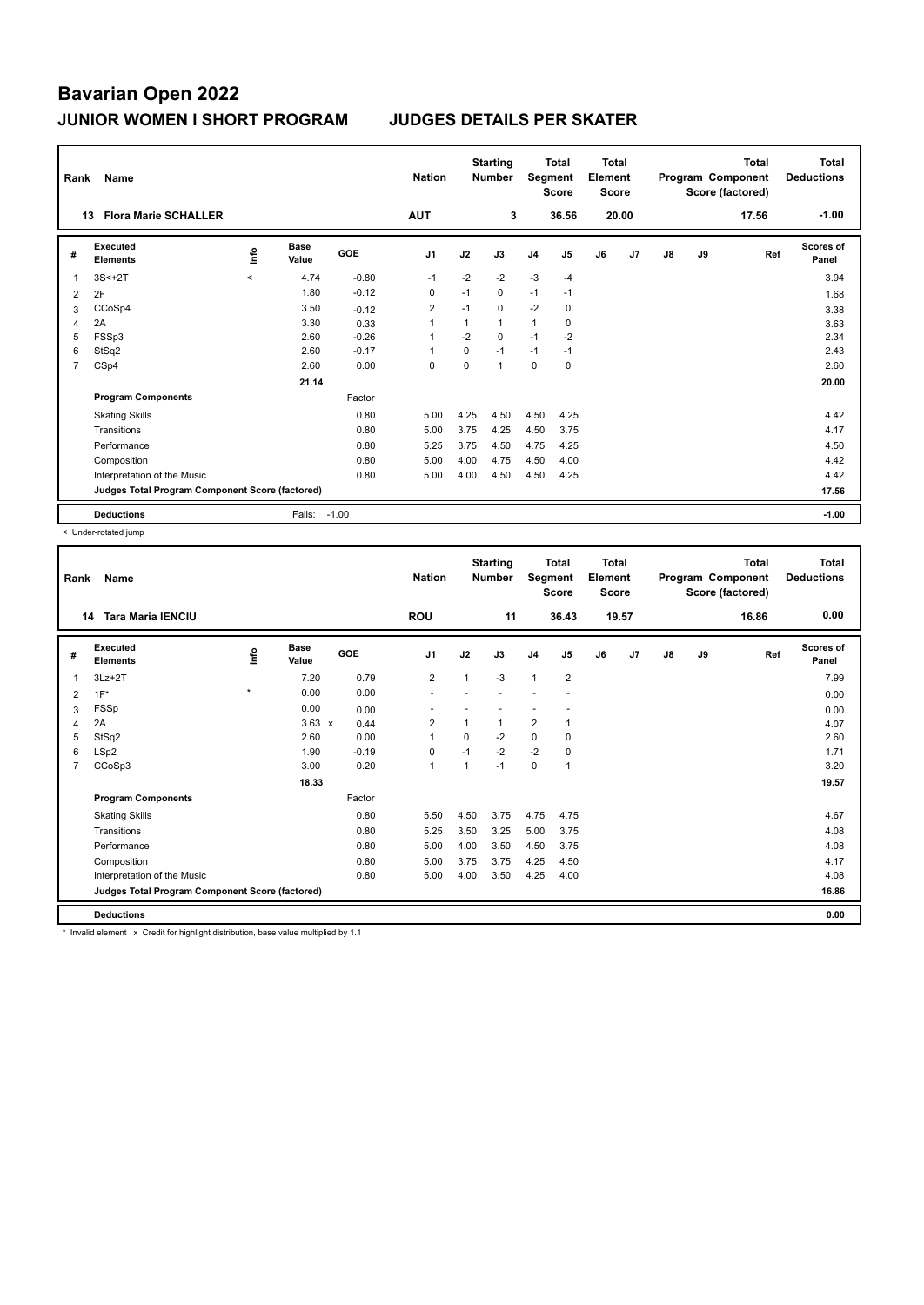| Rank           | Name                                            |    |                      |            | <b>Nation</b>  |             | <b>Starting</b><br><b>Number</b> | Segment        | <b>Total</b><br><b>Score</b> | <b>Total</b><br>Element<br><b>Score</b> |       |    |    | <b>Total</b><br>Program Component<br>Score (factored) | <b>Total</b><br><b>Deductions</b> |
|----------------|-------------------------------------------------|----|----------------------|------------|----------------|-------------|----------------------------------|----------------|------------------------------|-----------------------------------------|-------|----|----|-------------------------------------------------------|-----------------------------------|
|                | <b>Marielen HIRLING</b><br>15                   |    |                      |            | <b>GER</b>     |             | 7                                |                | 36.24                        |                                         | 17.72 |    |    | 18.52                                                 | 0.00                              |
| #              | Executed<br><b>Elements</b>                     | ۴ů | <b>Base</b><br>Value | <b>GOE</b> | J <sub>1</sub> | J2          | J3                               | J <sub>4</sub> | J <sub>5</sub>               | J6                                      | J7    | J8 | J9 | Ref                                                   | Scores of<br>Panel                |
| 1              | 2A                                              |    | 3.30                 | $-0.55$    | $-1$           | $-2$        | $-1$                             | $-2$           | $-2$                         |                                         |       |    |    |                                                       | 2.75                              |
| 2              | $2T+2T$                                         |    | 2.60                 | 0.00       | $-1$           | $\Omega$    | $\mathbf{1}$                     | 0              | $\mathbf 0$                  |                                         |       |    |    |                                                       | 2.60                              |
| 3              | LSp4                                            |    | 2.70                 | 0.00       | $\overline{2}$ | 0           | $-1$                             | 1              | $-2$                         |                                         |       |    |    |                                                       | 2.70                              |
| 4              | 2F                                              |    | 1.98 x               | 0.30       | $\overline{2}$ | $\mathbf 0$ | $\overline{2}$                   | $\overline{2}$ |                              |                                         |       |    |    |                                                       | 2.28                              |
| 5              | CCoSp3                                          |    | 3.00                 | $-0.20$    | $-1$           | $\Omega$    | $\Omega$                         | $-2$           | $-1$                         |                                         |       |    |    |                                                       | 2.80                              |
| 6              | StSq2                                           |    | 2.60                 | 0.00       | 0              | 0           | $-1$                             | 2              | 0                            |                                         |       |    |    |                                                       | 2.60                              |
| $\overline{7}$ | FSSp2                                           |    | 2.30                 | $-0.31$    | 0              | $-2$        | $-1$                             | $-1$           | $-2$                         |                                         |       |    |    |                                                       | 1.99                              |
|                |                                                 |    | 18.48                |            |                |             |                                  |                |                              |                                         |       |    |    |                                                       | 17.72                             |
|                | <b>Program Components</b>                       |    |                      | Factor     |                |             |                                  |                |                              |                                         |       |    |    |                                                       |                                   |
|                | <b>Skating Skills</b>                           |    |                      | 0.80       | 5.00           | 5.00        | 4.50                             | 4.75           | 4.25                         |                                         |       |    |    |                                                       | 4.75                              |
|                | Transitions                                     |    |                      | 0.80       | 5.00           | 4.50        | 4.25                             | 5.00           | 4.25                         |                                         |       |    |    |                                                       | 4.58                              |
|                | Performance                                     |    |                      | 0.80       | 4.50           | 4.75        | 4.50                             | 5.25           | 4.00                         |                                         |       |    |    |                                                       | 4.58                              |
|                | Composition                                     |    |                      | 0.80       | 4.75           | 4.75        | 4.50                             | 5.00           | 4.50                         |                                         |       |    |    |                                                       | 4.67                              |
|                | Interpretation of the Music                     |    |                      | 0.80       | 5.00           | 4.50        | 4.25                             | 5.25           | 4.25                         |                                         |       |    |    |                                                       | 4.58                              |
|                | Judges Total Program Component Score (factored) |    |                      |            |                |             |                                  |                |                              |                                         |       |    |    |                                                       | 18.52                             |
|                | <b>Deductions</b>                               |    |                      |            |                |             |                                  |                |                              |                                         |       |    |    |                                                       | 0.00                              |

x Credit for highlight distribution, base value multiplied by 1.1

| Rank           | Name                                            |         |                      |         | <b>Nation</b>            |          | <b>Starting</b><br><b>Number</b> | Segment        | <b>Total</b><br><b>Score</b> | <b>Total</b><br>Element<br><b>Score</b> |       |    |    | <b>Total</b><br>Program Component<br>Score (factored) | <b>Total</b><br><b>Deductions</b> |
|----------------|-------------------------------------------------|---------|----------------------|---------|--------------------------|----------|----------------------------------|----------------|------------------------------|-----------------------------------------|-------|----|----|-------------------------------------------------------|-----------------------------------|
|                | Kama SCHELEWSKI<br>16                           |         |                      |         | <b>GER</b>               |          | 6                                |                | 31.57                        |                                         | 14.83 |    |    | 16.74                                                 | 0.00                              |
| #              | Executed<br><b>Elements</b>                     | lnfo    | <b>Base</b><br>Value | GOE     | J <sub>1</sub>           | J2       | J3                               | J <sub>4</sub> | J <sub>5</sub>               | J6                                      | J7    | J8 | J9 | Ref                                                   | Scores of<br>Panel                |
| 1              | 2A                                              |         | 3.30                 | 0.33    | $\mathbf{1}$             | 1        | $\mathbf{1}$                     | $\mathbf 0$    | $\mathbf{1}$                 |                                         |       |    |    |                                                       | 3.63                              |
| 2              | 2T<<+COMBO                                      | <<      | 0.40                 | $-0.20$ | $-5$                     | $-5$     | $-5$                             | $-5$           | $-5$                         |                                         |       |    |    |                                                       | 0.20                              |
| 3              | CCoSp4                                          |         | 3.50                 | 0.35    | $\overline{2}$           | 1        | 1                                | $\mathbf 0$    | 1                            |                                         |       |    |    |                                                       | 3.85                              |
| 4              | $1F^*$                                          | $\star$ | 0.00 x               | 0.00    | $\overline{\phantom{a}}$ |          |                                  | ٠              |                              |                                         |       |    |    |                                                       | 0.00                              |
| 5              | FSSp4                                           |         | 3.00                 | $-0.20$ | 0                        | $-1$     | $-1$                             | $-1$           | $\Omega$                     |                                         |       |    |    |                                                       | 2.80                              |
| 6              | StSq2                                           |         | 2.60                 | $-0.09$ | $\mathbf{1}$             | $\Omega$ | $-2$                             | $-2$           | 1                            |                                         |       |    |    |                                                       | 2.51                              |
| $\overline{7}$ | LSp2                                            |         | 1.90                 | $-0.06$ | $\mathbf{1}$             | $\Omega$ | $\Omega$                         | $-1$           | $-1$                         |                                         |       |    |    |                                                       | 1.84                              |
|                |                                                 |         | 14.70                |         |                          |          |                                  |                |                              |                                         |       |    |    |                                                       | 14.83                             |
|                | <b>Program Components</b>                       |         |                      | Factor  |                          |          |                                  |                |                              |                                         |       |    |    |                                                       |                                   |
|                | <b>Skating Skills</b>                           |         |                      | 0.80    | 5.25                     | 4.00     | 3.50                             | 4.75           | 4.50                         |                                         |       |    |    |                                                       | 4.42                              |
|                | Transitions                                     |         |                      | 0.80    | 5.00                     | 3.50     | 3.50                             | 4.75           | 4.25                         |                                         |       |    |    |                                                       | 4.17                              |
|                | Performance                                     |         |                      | 0.80    | 4.50                     | 3.50     | 3.75                             | 4.25           | 4.00                         |                                         |       |    |    |                                                       | 4.00                              |
|                | Composition                                     |         |                      | 0.80    | 5.00                     | 3.75     | 3.75                             | 4.50           | 4.50                         |                                         |       |    |    |                                                       | 4.25                              |
|                | Interpretation of the Music                     |         |                      | 0.80    | 4.75                     | 3.75     | 3.50                             | 4.25           | 4.25                         |                                         |       |    |    |                                                       | 4.08                              |
|                | Judges Total Program Component Score (factored) |         |                      |         |                          |          |                                  |                |                              |                                         |       |    |    |                                                       | 16.74                             |
|                | <b>Deductions</b>                               |         |                      |         |                          |          |                                  |                |                              |                                         |       |    |    |                                                       | 0.00                              |

<< Downgraded jump \* Invalid element x Credit for highlight distribution, base value multiplied by 1.1